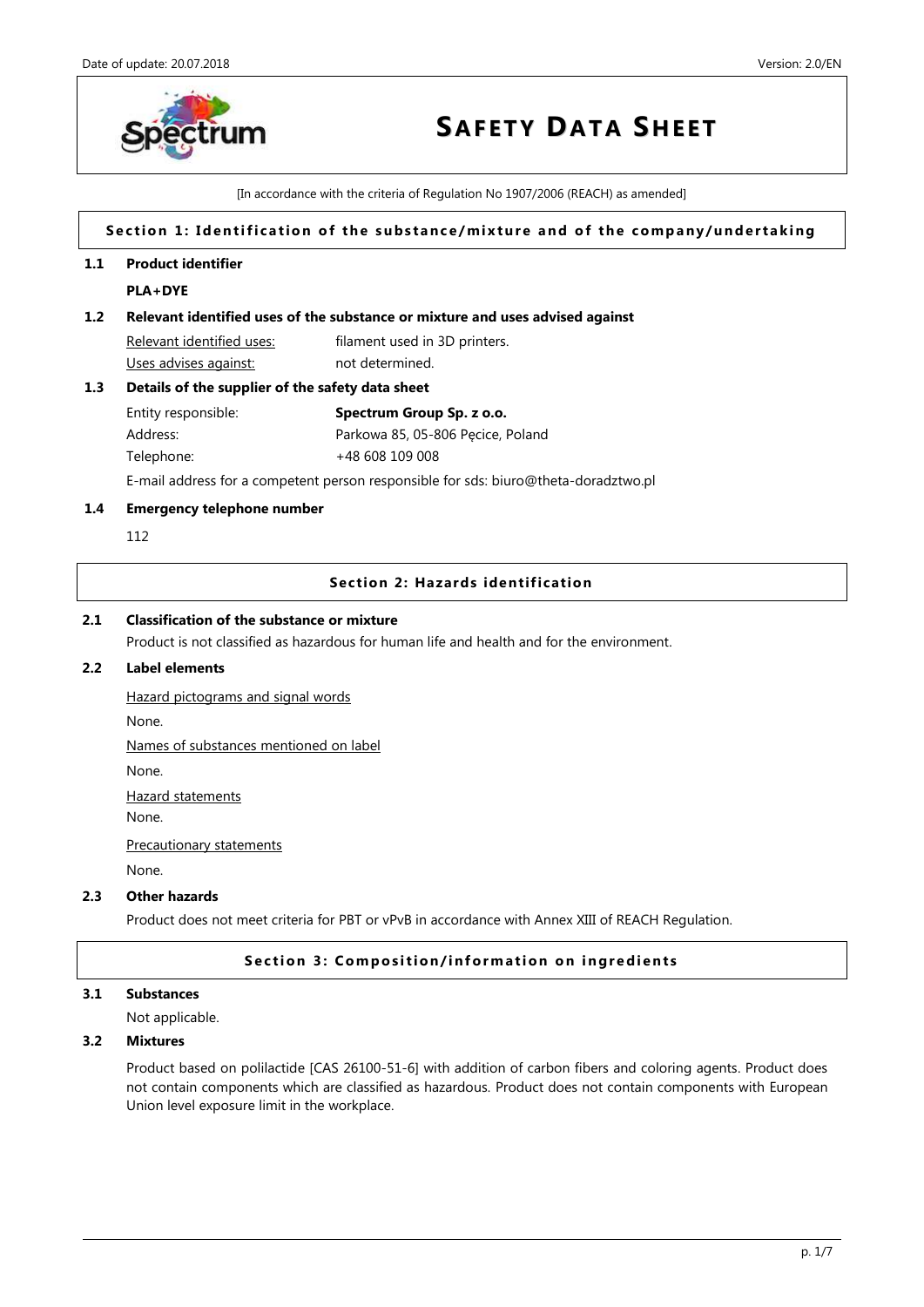

# **Section 4: First aid measures**

## **4.1 Description of first aid measures**

## Skin contact:

Filament: in case of exposure rinse contaminated skin using water with soap.

During printing process: possible thermal burns. Rinse damaged skin with water. Put on sterile dressing. Contact doctor.

## Eye contact:

Filament: protect non-irritated eye, remove contact lenses. Rinse contaminated eyes with water for 10-15 minutes. Avoid strong stream of water – risk of damage of the cornea. Contact an ophthalmologist.

During printing process: splashes of liquid filament may cause burns. Put on sterile dressing. Contact an ophthalmologist immediately.

Ingestion: exposure by this route does not typically occur. If swallowed, rinse mouth with water. Do not induce vomiting. Contact a doctor, show container or label.

## Inhalation:

Filament: exposure by this route does not occur.

During printing process: remove the victim to fresh air. Keep warm and calm. Consult a doctor, if disturbing symptoms occur.

## **4.2 Most important symptoms and effects, both acute and delayed**

There are no significant effects or critical hazards reported under normal conditions of use. Prolonged inhalation of fumes evolved during the printing process may cause headaches, poor concentration, exhaustion.

## **4.3 Indication of any immediate medical attention and special treatment needed**

Physician makes a decision regarding further medical treatment after thoroughly examination of the injured. Symptomatic treatment.

# **Section 5: Firefighting measures**

# **5.1 Extinguishing media**

Suitable extinguishing media: carbon dioxide, extinguishing powder, extinguishing foam, water spray. Unsuitable extinguishing media: water jet – risk of fire propagation.

# **5.2 Special hazards arising from the substance or mixture**

During combustion harmful fumes consisting of carbon oxides and other harmful products of thermal decomposition may be produced. Do not inhale combustion products, it may cause health risk.

# **5.3 Advice for firefighters**

Personal protection typical in case of fire. Do not stay in the fire zone without self-contained breathing apparatus and protective clothing resistant to chemicals. Do not let extinguishing water to reach drainage system, surface water and groundwater. Collect used extinguishing media.

# **Section 6: Accidental release measures**

## **6.1 Personal precautions, protective equipment and emergency procedures**

Ensure adequate ventilation. Do not inhale aerosol. Ensure that effects of the breakdown are removed only by qualified personnel. Avoid inhalation of fumes evolved during the printing process.

## **6.2 Environmental precautions**

In case of release of large amounts of the product, it is necessary to take appropriate steps to prevent it from spreading into the environment..

## **6.3 Methods and material for containment and cleaning up**

Collect mechanically. Collected material should be reused or treated as a waste.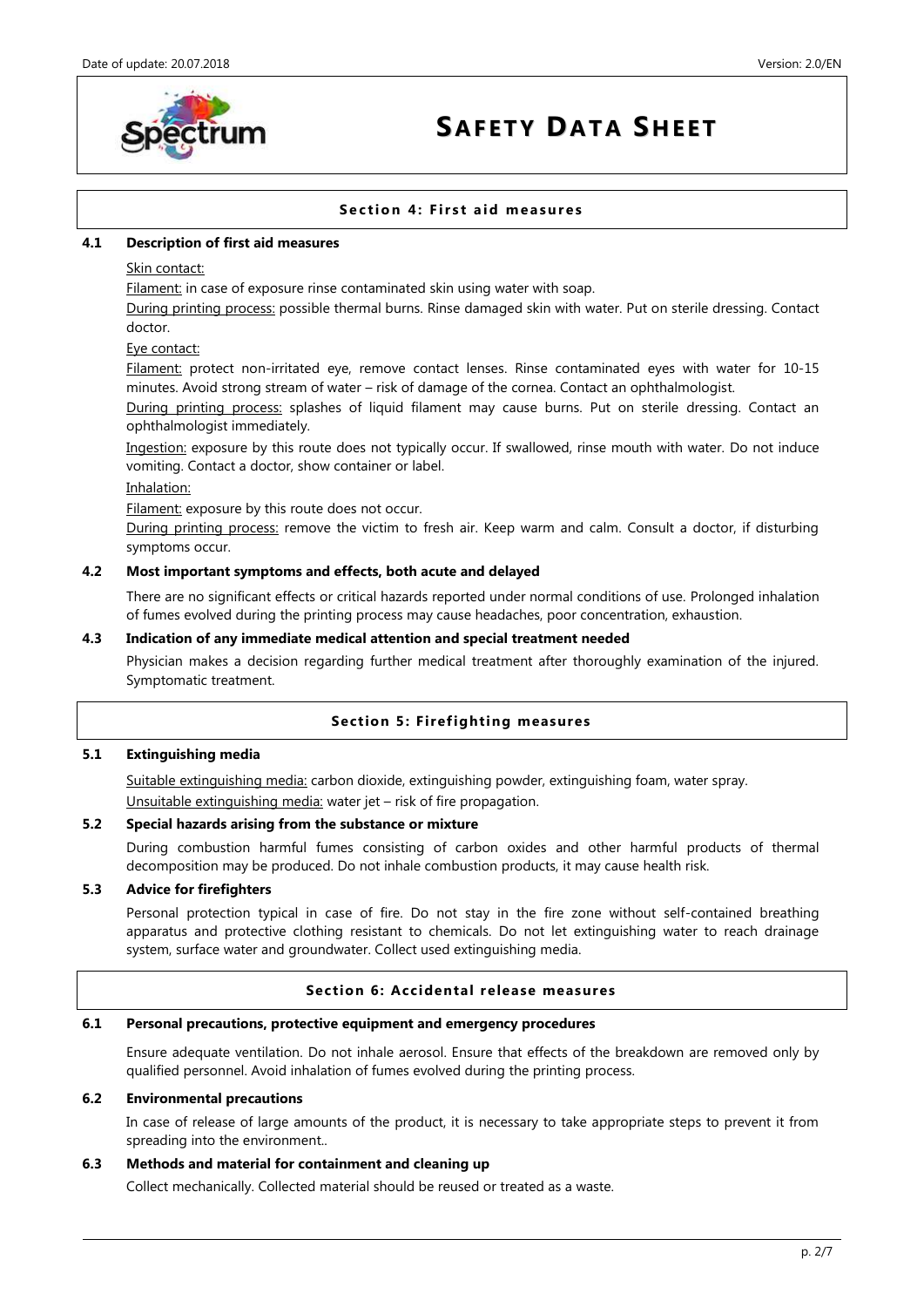

## **6.4 Reference to other sections**

Appropriate conduct with waste product – section 13.

# **Section 7: Handling and storage**

## **7.1 Precautions for safe handling**

Handle in accordance with good occupational hygiene and safety practices. Use only as intended. In case of rubbing or friction, accumulation of electrostatic charges on the filament surface may occur. Accumulated electric charge can be transferred to the user and may be a source of ignition - use extreme caution when working with flammable materials.

## **7.2 Conditions for safe storage, including any incompatibilities**

Store filament only in a cool, dry place protecting against weather (direct sunlight, frost, precipitation). Protect from sources of fire and naked flames. Do not store with incompatible materials (see subsection 10.5).

## **7.3 Specific end use(s)**

No information about uses other than mentioned in subsection 1.2.

## **Section 8: Exposure controls/personal protection**

#### **8.1 Control parameters**

Product does not contain any components with occupational exposure limit values at working place. Please check any national occupational exposure limit values in your country.

Legal Basis: Commission Directive 2006/15/EC, 2000/39/EC, 2009/161/EU, 2017/164/EU.

#### **8.2 Exposure controls**

Observe good occupational hygiene and safety practices. Do not eat, drink or smoke when using the product. Wash hands thoroughly before breaks and after work.

## Hand and body protection

Not required.

Eye protection: use tightly fitting protective glasses or face protection if risk assessment indicates that it is necessary.

Respiratory protection: under normal conditions of use is not required. In emergency situation, when exposed to high concentrations of fumes evolved in printing process appropriate respiratory protective equipment should be worn.

Applied personal protective equipment must comply with the requirements of the Regulation 2016/425/EU. The employer is obliged to provide protective equipment relevant to performed activities and in accordance with all quality requirements, including its maintenance and cleaning.

#### Environmental exposure controls

Avoid release of large amounts of the product to groundwater, drainage system or soil.

## **Section 9: Physical and chemical properties**

#### **9.1 Information on basic physical and chemical properties**

| physical state/appearance:               | solid/filament                           |
|------------------------------------------|------------------------------------------|
| colour:                                  | according to assortment                  |
| odour:                                   | odourless                                |
| odour threshold:                         | not determined                           |
| pH:                                      | not applicable                           |
| melting point/freezing point:            | not determined                           |
| initial boiling point and boiling range: | not determined                           |
| flash point:                             | not determined, product is not flammable |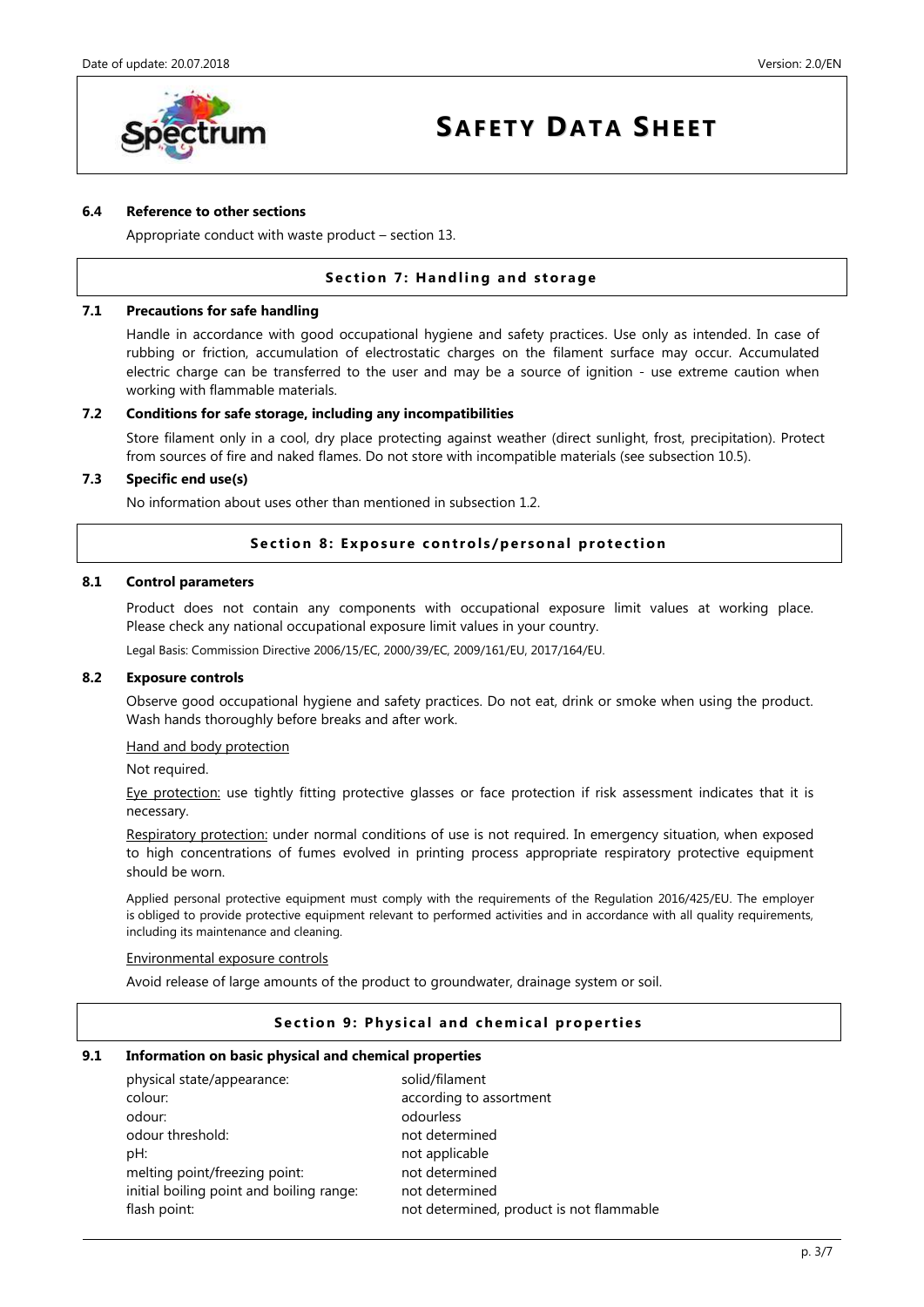

evaporation rate: not applicable flammability (solid, gas): not flammable upper/lower flammability or explosive limits: not applicable vapour pressure: not applicable vapour density: not applicable density: density: not determined solubility(ies): insoluble in water partition coefficient: n-octanol/water: not determined auto-ignition temperature: not determined decomposition temperature: not determined explosive properties: not determined oxidising properties: not determined viscosity: not applicable

## **9.2 Other information**

No additional test results.

# **Section 10: Stability and reactivity**

## **10.1 Reactivity**

Product is resistant to chemicals. See also subsections 10.3-10.5.

# **10.2 Chemical stability**

The product is stable under normal conditions of handling and storage.

# **10.3 Possibility of hazardous reactions**

Hazardous reactions are not known.

## **10.4 Conditions to avoid**

Protect from direct sunlight, sources of fire and heat, excpet from processes connected directly with using of the product.

# **10.5 Incompatible materials**

Strong oxidizers and basis.

## **10.6 Hazardous decomposition products**

Not known.

## **Section 11: Toxicological information**

#### **11.1 Information on toxicological effects**

Acute toxicity

Based on available data, the classification criteria are not met.

#### Skin corrosion/irritation

Based on available data, the classification criteria are not met.

Serious eye damage/irritation

Based on available data, the classification criteria are not met.

## Respiratory or skin sensitization

Based on available data, the classification criteria are not met.

## Germ cell mutagenicity

Based on available data, the classification criteria are not met.

#### Carcinogenicity

Based on available data, the classification criteria are not met.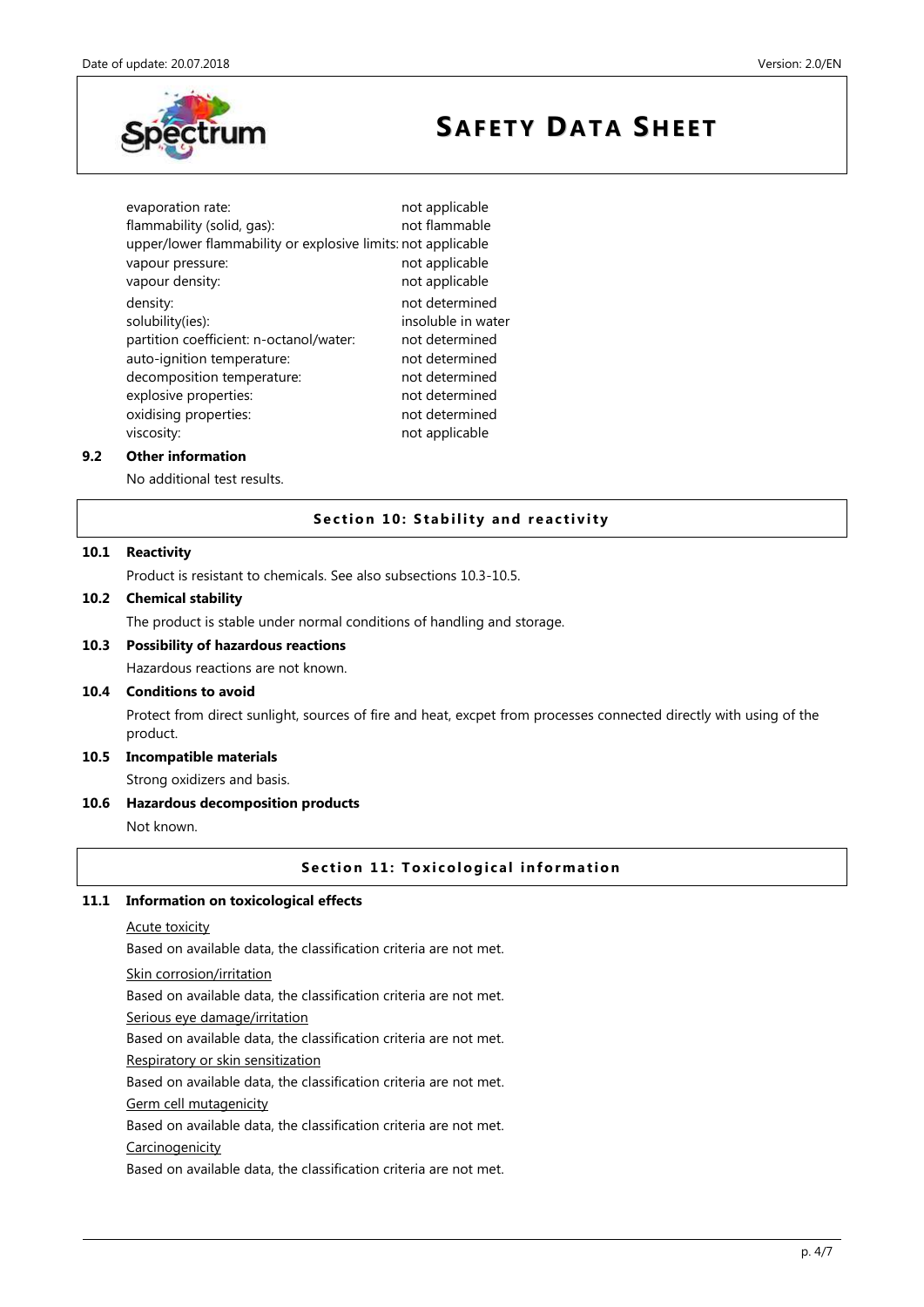

## Reproductive toxicity

Based on available data, the classification criteria are not met.

STOT-single exposure

May cause drowsiness or dizziness.

STOT-repeated exposure

Based on available data, the classification criteria are not met.

## Aspiration hazard

Based on available data, the classification criteria are not met.

## **Section 12: Ecological information**

## **12.1 Toxicity**

Product is not classified as hazardous for the environment.

**12.2 Persistence and degradability**

No data for the mixture.

**12.3 Bioaccumulative potential**

No bioaccumulative potential.

# **12.4 Mobility in soil**

Product is not mobile in soil.

## **12.5 Results of PBT and vPvB assessment**

Product does not contain ingredients, which meet criteria for PBT or vPvB in accordance with Annex XIII of REACH Regulation.

# **12.6 Other adverse effects**

Product is not classified as hazardous to the ozone layer.

# **Section 13: Disposal considerations**

# **13.1 Waste treatment methods**

Waste material should be stored in designated place for recycling or utilization. Waste product should be recovered or disposed of in authorized incineration plants or waste facility in accordance with local regulations. Legal basis: Directive 2008/98/EC, 94/62/EC.

## **Section 14: Transport information**

## **14.1 UN Number**

Not applicable. Product is not classified as dangerous during transportation.

**14.2 UN proper shipping name**

Not applicable.

**14.3 Transport hazard class(es)**

Not applicable.

- **14.4 Packing group** Not applicable.
- **14.5 Environmental hazards** Not applicable.
- **14.6 Special precautions for user** Not applicable.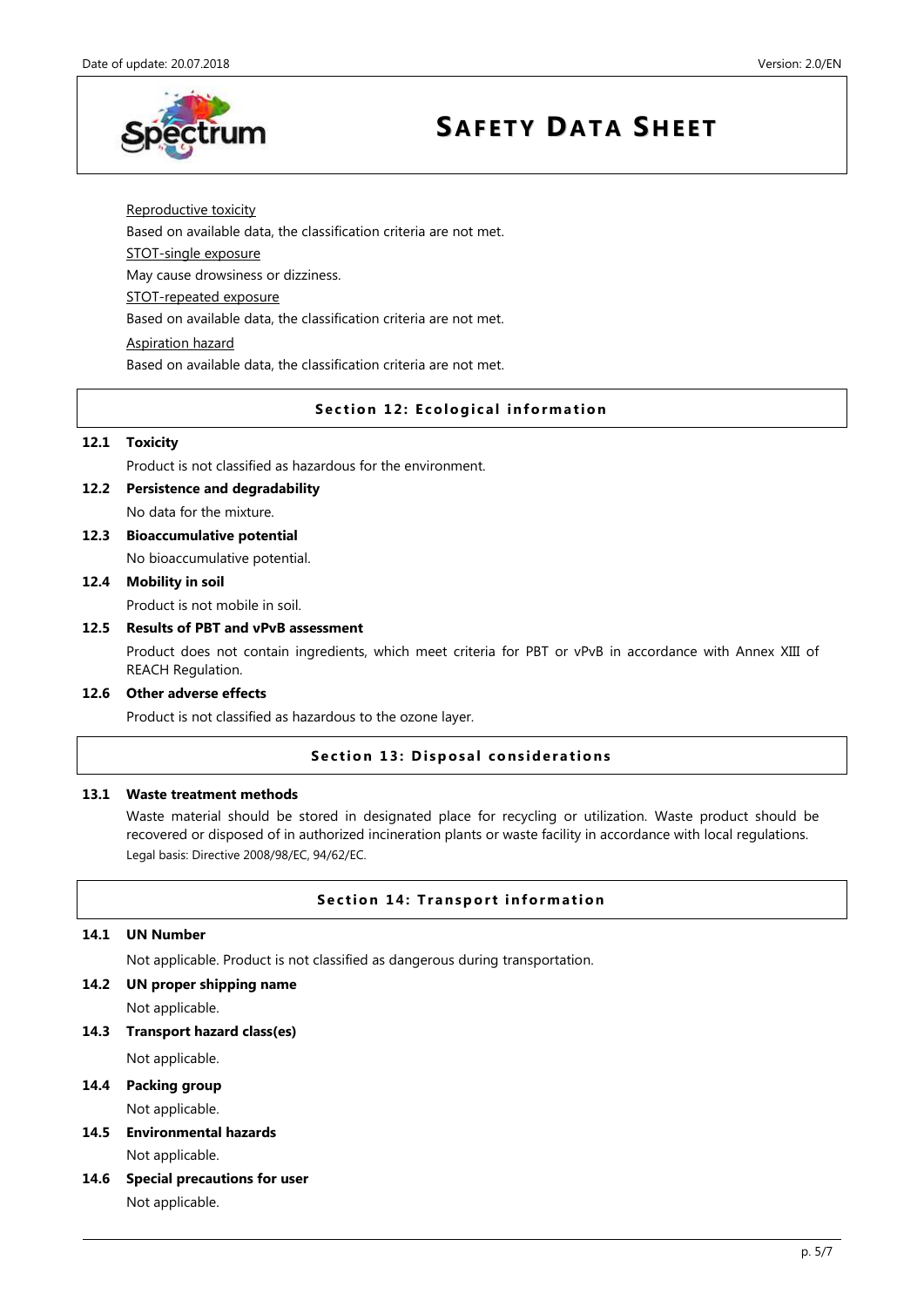

## **14.7 Transport in bulk according to Annex II of MARPOL and the IBC Code**

Not applicable.

# **Section 15: Regulatory information**

#### **15.1 Safety, health and environmental regulations/legislation specific for the substance or mixture**

**Regulation (EC) No 1907/2006** of the European Parliament and of the Council of 18 December 2006 concerning the Registration, Evaluation, Authorization and Restriction of Chemicals (REACH), establishing a European Chemicals Agency, amending Directive 1999/45/EC and repealing Council Regulation (EEC) No 793/93 and Commission Regulation (EC) No 1488/94 as well as Council Directive 76/769/EEC and Commission Directives 91/155/EEC, 93/67/EEC, 93/105/EC and 2000/21/EC as amended.

**Regulation (EC) No 1272/2008** of the European Parliament and of the Council of 16 December 2008 on classification, labelling and packaging of substances and mixtures, amending and repealing Directives 67/548/EEC and 1999/45/EC, and amending Regulation (EC) No 1907/2006 as amended.

**Commission Regulation (EU) No 2015/830** of 28 May 2015 amending Regulation (EC) No 1907/2006 of the European Parliament and of the Council on the Registration, Evaluation, Authorisation and Restriction of Chemicals (REACH).

**Directive 2008/98/EC** of the European Parliament and of the Council of 19 November 2008 on waste and repealing certain Directives.

**European Parliament and Council Directive 94/62/EC** of 20 December 1994 on packaging and packaging waste.

**Commission Directive 2000/39/EC** of 8 June 2000 establishing a first list of indicative occupational exposure limit values in implementation of Council Directive 98/24/EC on the protection of the health and safety of workers from the risks related to chemical agents at work.

**Commission Directive 2006/15/EC** of 7 February 2006 establishing a second list of indicative occupational exposure limit values in implementation of Council Directive 98/24/EC and amending Directives 91/322/EEC and 2000/39/EC.

**Commission Directive 2009/161/EU** of 17 December 2009 establishing a third list of indicative occupational exposure limit values in implementation of Council Directive 98/24/EC and amending Commission Directive 2000/39/EC.

**Commission Directive 2017/164/EU** of 31 January 2017 establishing a fourth list of indicative occupational exposure limit values pursuant to Council Directive 98/24/EC, and amending Commission Directives 91/322/EEC, 2000/39/EC and 2009/161/EU.

**Regulation (EU) No 2016/425** of the European Parliament and of the Council of 9 March 2016 on personal protective equipment and repealing Council Directive 89/686/EEC.

## **15.2 Chemical safety assessment**

It is not necessary to carry out a chemical safety assessment for the mixture.

# **Section 16: Other information**

| Abbreviations and acronyms |                                                 |  |  |
|----------------------------|-------------------------------------------------|--|--|
| <b>PRT</b>                 | Persistent, Bioaccumulative and Toxic substance |  |  |
| vPvB                       | very Persistent, very Bioaccumulative substance |  |  |

**Trainings** 

Before commencing working with the product, the user should learn the Health & Safety regulations, regarding handling chemicals, and in particular, undergo a proper workplace training.

Key literature references and data sources

This sheet was prepared on the basis of on manufacturer's data, literature data, online databases, our knowledge and experience, taking into account the current legislation.

| Date of update:            | 20.07.2018                   |
|----------------------------|------------------------------|
| Version:                   | 2.0/EN                       |
| Changes:                   | sections 1-16                |
| Safety Data Sheet made by: | "THETA" Technical Consulting |

## **This SDS annuls and replaces all previous versions**